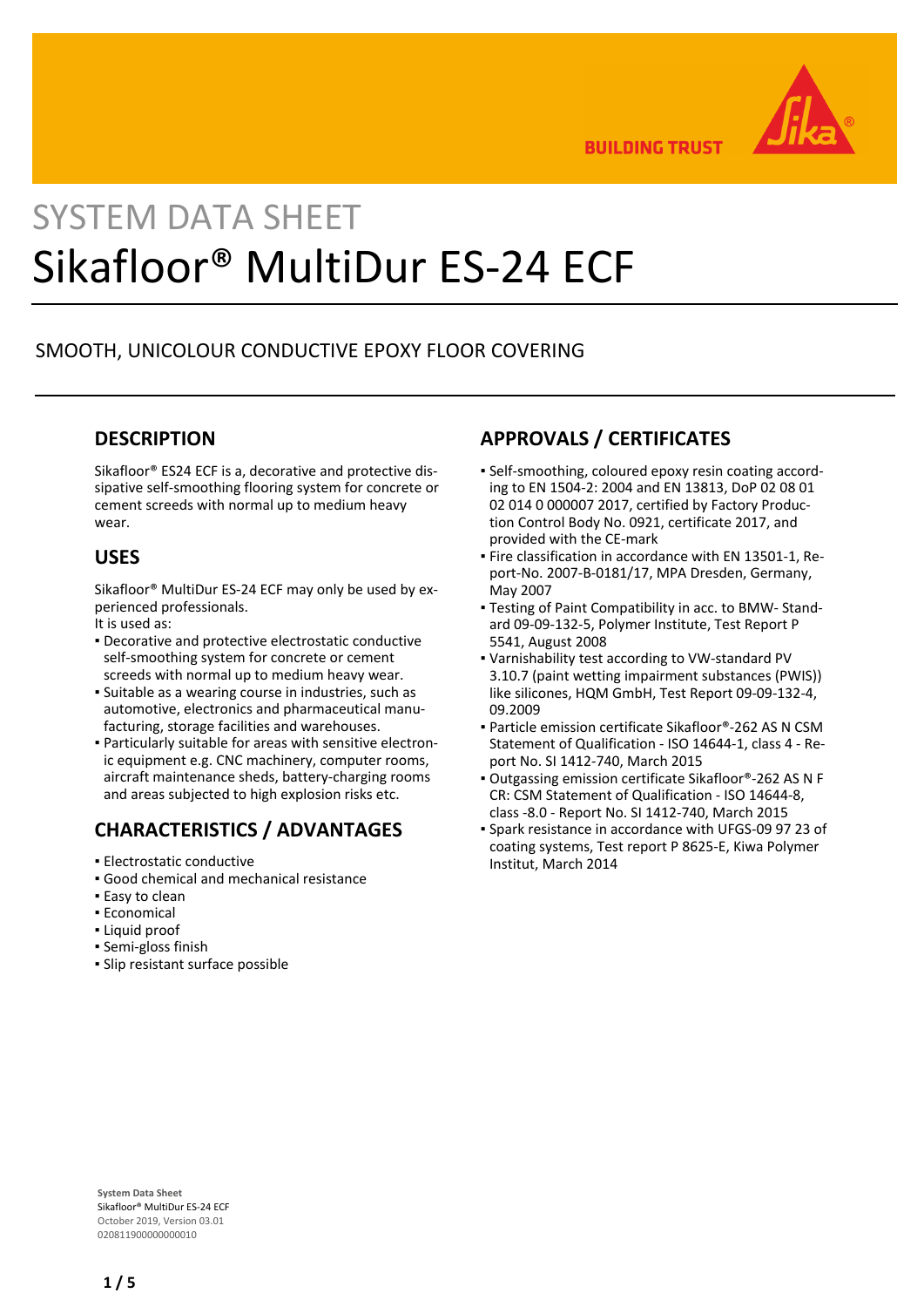| <b>System Structure</b>                      | Sikafloor <sup>®</sup> MultiDur ES-24 ECF:                                                                                                                                                                                                                                                                                                                                                                                                                                                                               |                                                                                |
|----------------------------------------------|--------------------------------------------------------------------------------------------------------------------------------------------------------------------------------------------------------------------------------------------------------------------------------------------------------------------------------------------------------------------------------------------------------------------------------------------------------------------------------------------------------------------------|--------------------------------------------------------------------------------|
|                                              |                                                                                                                                                                                                                                                                                                                                                                                                                                                                                                                          | 1                                                                              |
|                                              | 1. Primer + Earthing connection                                                                                                                                                                                                                                                                                                                                                                                                                                                                                          | Sikafloor®-160/-161+ Sika® Earth-<br>ing Kit                                   |
|                                              | 2. Conductive primer                                                                                                                                                                                                                                                                                                                                                                                                                                                                                                     | Sikafloor® - 220 W Conductive                                                  |
|                                              | 3. Conductive final coating                                                                                                                                                                                                                                                                                                                                                                                                                                                                                              | Sikafloor <sup>®</sup> - 262 AS N filled with<br>Sikafloor <sup>®</sup> Filler |
|                                              | The system configuration as described must be fully complied with and<br>may not be changed.                                                                                                                                                                                                                                                                                                                                                                                                                             |                                                                                |
| Composition                                  | Epoxy                                                                                                                                                                                                                                                                                                                                                                                                                                                                                                                    |                                                                                |
| Appearance                                   | Self-smoothing system - gloss finish                                                                                                                                                                                                                                                                                                                                                                                                                                                                                     |                                                                                |
| Colour                                       | Almost unlimited choice of colour shades.<br>Due to the nature of carbon fibres providing the conductivity, it is not pos-<br>sible to achieve exact colour matching. With very bright colours (such as<br>yellow and orange), this effect is increased. Under direct sunlight there<br>may be some variations and colour variation, this has no influence on the<br>function and performance of the coating.                                                                                                            |                                                                                |
| <b>Nominal Thickness</b>                     | $\approx$ 1.0 - 1.5 mm                                                                                                                                                                                                                                                                                                                                                                                                                                                                                                   |                                                                                |
| Volatile organic compound (VOC) con-<br>tent | Very low content of volatile organic compounds. Sikafloor®-262 AS N, the<br>finishing layer of the Sikafloor® MultiDur ES-24 ECF System, has been awar-<br>ded the Frauenhofer IPA CSM Certicate of Qualification with the report<br>number SI 1412-740. The Outgassin test was performed in accordance with<br>CSM procedures. TVOC: ISO-AMC Class -8.0 (see ISO 14644-8). It fulfils the<br>stringent demands for indoor air quality and low VOC emitting products<br>AgBB see the test report no. 392-2014-00286901A. |                                                                                |
| <b>TECHNICAL INFORMATION</b>                 |                                                                                                                                                                                                                                                                                                                                                                                                                                                                                                                          |                                                                                |

| <b>Shore D Hardness</b>     | $\approx$ 77 (resin filled)                | $(3 \text{ days } / +23 \degree C)$                                          | (DIN 53 505)                      |
|-----------------------------|--------------------------------------------|------------------------------------------------------------------------------|-----------------------------------|
| <b>Abrasion Resistance</b>  | $\approx$ 100 mg (resin filled)            | (CS 10/1000/1000) (7 days<br>/ +23 °C)                                       | (DIN 53109 Taber<br>Abraser Test) |
| <b>Compressive Strength</b> | ~ 80 N/mm <sup>2</sup> (resin filled)      | $(28 \text{ days} / +23 \text{ °C})$                                         | (EN 196-1)                        |
| <b>Tensile Strength</b>     | $\sim$ 40 N/mm <sup>2</sup> (resin filled) | $(28 \text{ days} / +23 \text{ °C})$                                         | (EN 196-1)                        |
| <b>Reaction to Fire</b>     | Bfl s1                                     |                                                                              | (EN 13501-1)                      |
| <b>Chemical Resistance</b>  | formation.                                 | Resistant to many chemicals. Contact Sika technical service for specific in- |                                   |

**System Data Sheet** Sikafloor® MultiDur ES-24 ECF October 2019, Version 03.01 0208119000000000010



**BUILDING TRUST**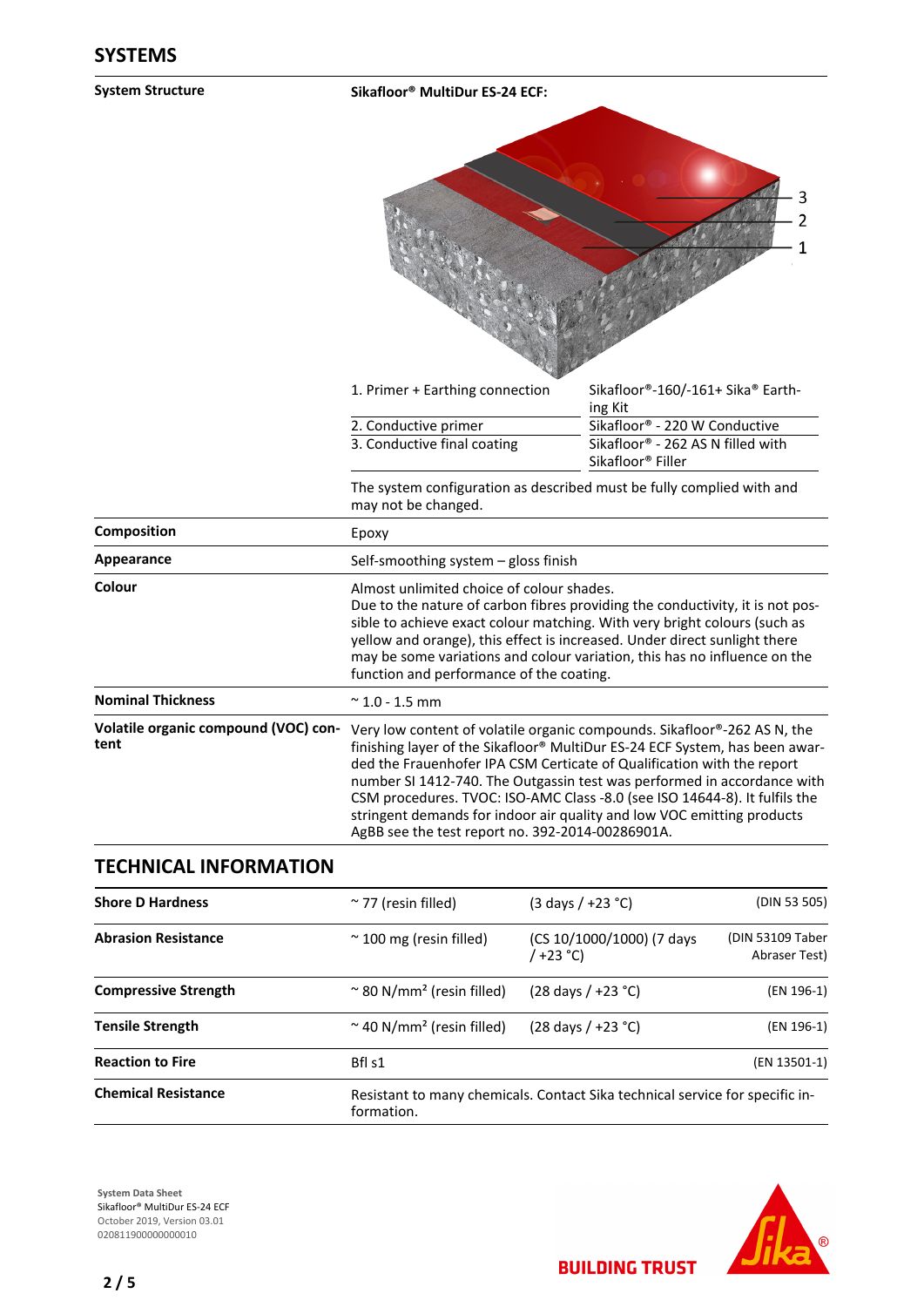| <b>Temperature Resistance</b>  | Exposure*                                                                                                                                     |                                                                                                                                                                   | Dry heat |                                                                                                              |  |
|--------------------------------|-----------------------------------------------------------------------------------------------------------------------------------------------|-------------------------------------------------------------------------------------------------------------------------------------------------------------------|----------|--------------------------------------------------------------------------------------------------------------|--|
|                                | Permanent                                                                                                                                     |                                                                                                                                                                   |          | $+50 °C$                                                                                                     |  |
|                                | Short-term max. 7 d                                                                                                                           |                                                                                                                                                                   |          | $+80 °C$                                                                                                     |  |
|                                |                                                                                                                                               | Short-term moist/wet heat* up to +80 °C where exposure is only occasional (i.e. during steam cleaning etc.)<br>*No simultaneous chemical and mechanical exposure. |          |                                                                                                              |  |
| <b>USGBC LEED Rating</b>       | Conforms to the requirements of LEED EQ Credit 4.2: Low-Emitting Materi-<br>als: Paints & Coatings SCAQMD Method 304-91 VOC Content < 100 g/l |                                                                                                                                                                   |          |                                                                                                              |  |
| <b>Electrostatic Behaviour</b> | Resistance to ground <sup>1</sup>                                                                                                             | $R_g < 10^9 \Omega$                                                                                                                                               |          | (IEC 61340-4-1)                                                                                              |  |
|                                | Typical average resist-<br>ance to ground <sup>2</sup>                                                                                        | $Re < 10^6 \Omega$                                                                                                                                                |          | (DIN EN 1081)                                                                                                |  |
|                                | $1$ In accordance with IEC 61340-5-1 and ANSI/ESD S20.20.<br>equipment.                                                                       |                                                                                                                                                                   |          | <sup>2</sup> Readings may vary, depending on ambient conditions (i.e. temperature, humidity) and measurement |  |

#### **APPLICATION INFORMATION**

| Consumption | Sikafloor <sup>®</sup> MultiDur ES-24 ECF System |
|-------------|--------------------------------------------------|
|             |                                                  |

|                                   | Coating                                                                                                                                                                                                                                                                                                                                                                                                                                  | Product                                                    | Consumption                                                                                                                                                                                                                                                   |  |
|-----------------------------------|------------------------------------------------------------------------------------------------------------------------------------------------------------------------------------------------------------------------------------------------------------------------------------------------------------------------------------------------------------------------------------------------------------------------------------------|------------------------------------------------------------|---------------------------------------------------------------------------------------------------------------------------------------------------------------------------------------------------------------------------------------------------------------|--|
|                                   | Primer                                                                                                                                                                                                                                                                                                                                                                                                                                   | Sikafloor®-160/-161                                        | $1 - 2 \times 0.3 - 0.5$ kg/m <sup>2</sup><br>Refer to PDS of Sika-<br>floor®-160/-161                                                                                                                                                                        |  |
|                                   | Levelling (if required)                                                                                                                                                                                                                                                                                                                                                                                                                  | Sikafloor®-160/-161<br>levelling mortar                    |                                                                                                                                                                                                                                                               |  |
|                                   | <b>Earthing Connection</b>                                                                                                                                                                                                                                                                                                                                                                                                               | Sika <sup>®</sup> Earthing Kit                             | 1 earthing point per ap-<br>prox. 200-300 m <sup>2</sup> , min.<br>2 per room                                                                                                                                                                                 |  |
|                                   | <b>Conductive Primer</b>                                                                                                                                                                                                                                                                                                                                                                                                                 | Sikafloor®-220 W Con-<br>ductive                           | $1 \times 0.08 - 0.10$ kg/m <sup>2</sup>                                                                                                                                                                                                                      |  |
|                                   | Self smoothing wear-<br>ing course for high aes-<br>thetical demandsfilm<br>thickness ~1.5 mm                                                                                                                                                                                                                                                                                                                                            | Sikafloor®-262 AS N<br>filled with Sikafloor®<br>Filler    | Maximum 2.5 kg/m <sup>2</sup><br>Binder + Sikafloor <sup>®</sup><br>Filler.<br>Filling grade: $1:0.1-0.3$<br>pbw (Depending on the<br>air temperature the<br>filling grade varies) (2.3<br>$+0.2$<br>$kg/m2$ ) to 1 : 0.3 pbw<br>$(1.9 + 0.6 \text{ kg/m}^2)$ |  |
|                                   | These figures are theoretical and do not allow for any additional material<br>due to surface porosity, surface profile, variations in level or wastage etc.<br>* All values have been determined using quartz sand Sikafloor® Filler. Oth-<br>er quartz sand type will have an effect on the product, such as filling grade,<br>levelling properties and aesthetics. Generally, the lower the temperature<br>the less the filling grade. |                                                            |                                                                                                                                                                                                                                                               |  |
| <b>Ambient Air Temperature</b>    |                                                                                                                                                                                                                                                                                                                                                                                                                                          | +10 °C min. / +30 °C max.                                  |                                                                                                                                                                                                                                                               |  |
| <b>Relative Air Humidity</b>      | 80 % r.h. max.                                                                                                                                                                                                                                                                                                                                                                                                                           |                                                            |                                                                                                                                                                                                                                                               |  |
| <b>Dew Point</b>                  | Beware of condensation!<br>The substrate and uncured floor must be at least 3 °C above dew point to<br>reduce the risk of condensation or blooming on the floor finish.                                                                                                                                                                                                                                                                  |                                                            |                                                                                                                                                                                                                                                               |  |
| <b>Substrate Temperature</b>      | +10 °C min. / +30 °C max.                                                                                                                                                                                                                                                                                                                                                                                                                |                                                            |                                                                                                                                                                                                                                                               |  |
| <b>Substrate Moisture Content</b> | <4 % pbw moisture content.                                                                                                                                                                                                                                                                                                                                                                                                               | No rising moisture according to ASTM (Polyethylene-sheet). | Test method: Sika Tramex Meter, CM-measurement or Oven-Dry-Method.                                                                                                                                                                                            |  |





**BUILDING TRUST**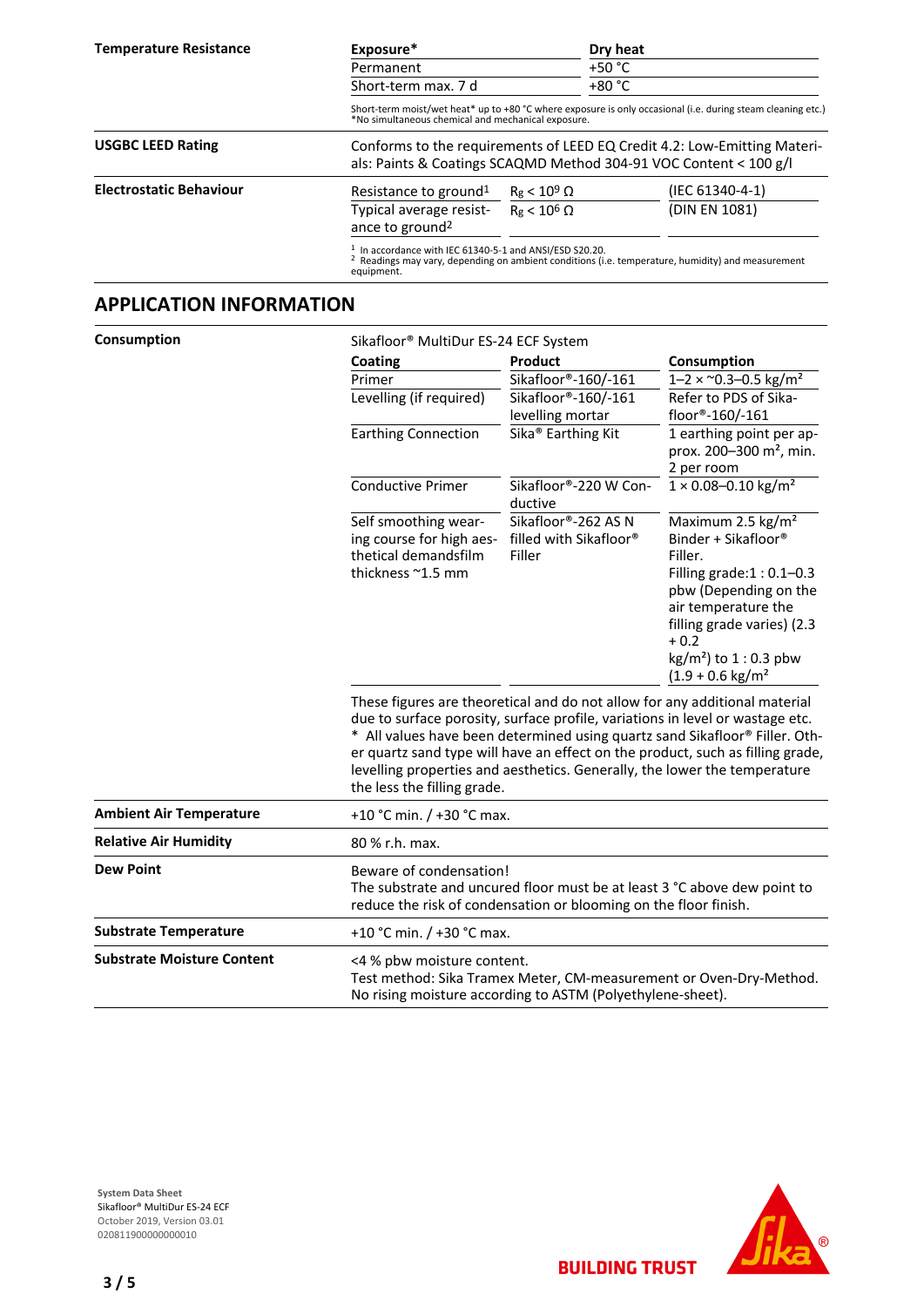Waiting Time / Overcoating Before applying Sikafloor®-220 W Conductive on Sikafloor®-156/160/161 allow:

| Substrate temperature Minimum |          | <b>Maximum</b> |
|-------------------------------|----------|----------------|
| +10°C                         | 24 hours | 4 days         |
| +20°C                         | 12 hours | 2 days         |
| +30°C                         | 8 hours  | 1 days         |

Before applying Sikafloor®-262 AS N on Sikafloor®-220 W Conductive allow:

| Substrate temperature Minimum |          | Maximum |
|-------------------------------|----------|---------|
| $+10^{\circ}$ C               | 26 hours | 7 days  |
| $+20^{\circ}$ C               | 17 hours | 5 days  |
| +30°C                         | 12 hours | 4 days  |

Times are approximate and will be affected by changing ambient conditions particularly temperature and relative humidity.

| <b>Applied Product Ready for Use</b> | Temperature     | <b>Foot traffic</b> | Light traffic    | <b>Full cure</b>   |
|--------------------------------------|-----------------|---------------------|------------------|--------------------|
|                                      | $+10^{\circ}$ C | $~^{\sim}$ 30 hours | $\approx$ 5 davs | $~^{\sim}$ 10 days |
|                                      | $+20^{\circ}$ C | $\sim$ 24 hours     | $\approx$ 3 davs | $\sim$ 7 davs      |
|                                      | +30°C           | $^{\sim}$ 16 hours  | $\approx$ 2 davs | $\approx$ 5 davs   |

Note: Times are approximate and will be affected by changing ambient conditions

#### **PRODUCT INFORMATION**

| Packaging                 | Please refer to individual Product Data Sheet. |  |
|---------------------------|------------------------------------------------|--|
| <b>Shelf life</b>         | Please refer to individual Product Data Sheet. |  |
| <b>Storage conditions</b> | Please refer to individual Product Data Sheet. |  |

#### **MAINTENANCE**

To maintain the appearance of the floor after application, Sikafloor®-262 AS N must have all spillages removed immediately and must be regularly cleaned using rotary brush, mechanical scrubbers, scrubber dryer, high pressure washer, wash and vacuum techniques etc. using suitable detergents.

#### **CLEANING**

Please refer to the Sikafloor® Cleaning Regime.

#### **FURTHER INFORMATION**

Please refer to:

- **Example 3 Method Statement Mixing and Application of** Flooring Systems
- **E** Sika® Method Statement Surface Evaluation & Preparation

#### **IMPORTANT CONSIDERATIONS**

- This system may only be used by experienced profes-▪ sionals.
- Due to the nature of carbon fibres providing the con-▪ ductivity, surface irregularities might be possible. This has no influence on the function and performance of the coating.
- Do not apply the Sikafloor® MultiDur ES-24 ECF sys-▪ tem on substrates in which significant vapour pressure may occur.
- Do not blind the primer.
- The freshly applied final conductive coating of

the Sikafloor® MultiDur ES-24 ECF system must be protected from damp, condensation and water for at least 24 hours.

- Only start application of Sikafloor® conductive primer after the priming coat has dried tack-free all over. Otherwise there is a risk of wrinkling or impairing of the conductive properties.
- **Maximum layer thickness of the final conductive** coating of the Sikafloor® MultiDur ES-24 ECF system:  $\approx$  1.5 mm. Excessive thickness (more than 2.5 kg/m<sup>2</sup>) causes reduced conductivity.
- Under certain conditions, underfloor heating com-▪ bined with high point loading, may lead to imprints in the resin.
- **.** If heating is required do not use gas, oil, paraffin or other fossil fuel heaters, these produce large quantities of both CO2 and H2O water vapour, which may adversely affect the finish. For heating use only electric powered warm air blower systems.
- The incorrect assessment and treatment of cracks may lead to a reduced service life and reflective cracking - reducing or breaking conductivity.
- For exact colour matching, ensure the final conduct-▪ ive coating of the Sikafloor® MultiDur ES-24 ECF system in each area is applied from the same control batch numbers.
- **ESD clothing, ambient conditions, measurement** equipment, cleanliness of the floor and the test person have a substantial influence on the measurement results.

All measurement values for the Sikafloor® MultiDur ES-24 ECF system stated in the system data sheet (apart from the ones referring to proof statements) were measured under the following conditions:

**BUILDING TRUST** 



**System Data Sheet** Sikafloor® MultiDur ES-24 ECF October 2019, Version 03.01 020811900000000010